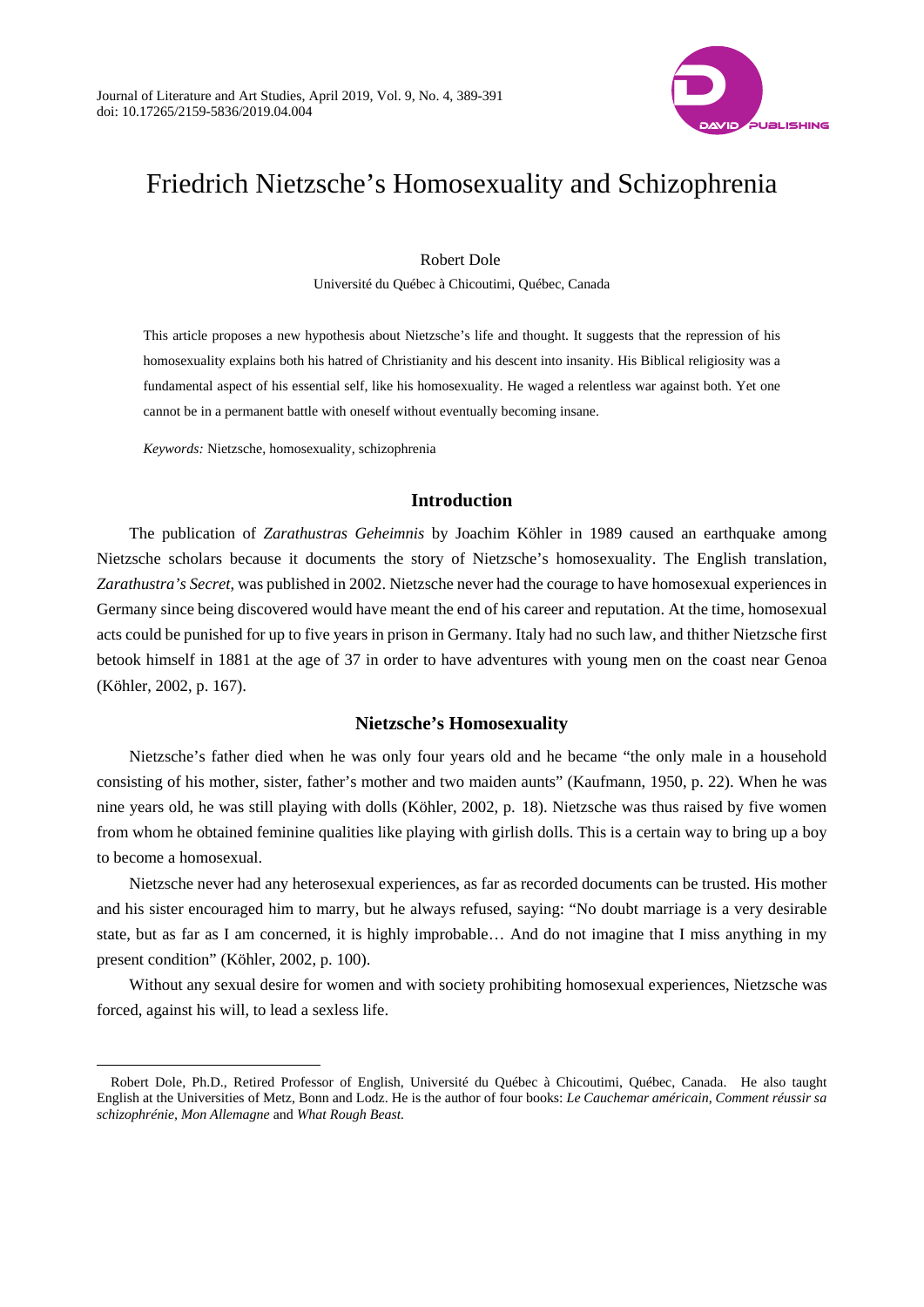### **Nietzsche's Schizophrenia**

In his brilliant book, *Schizophrenia: The Bearded Lady's Disease*, Michael Mahoney shows, with numerous examples, that the repression of homosexuality is the most common cause of schizophrenia. He writes about an "intense bisexual conflict" (Mahoney, 2003, p. iii) in which the schizophrenic's mind is literally torn apart by the war between his superego, which wants to be heterosexual, and his libido, which has strong homosexual desires. This perfectly describes Nietzsche's internal struggle, which he could never admit to himself or to anyone else. Of course he lived in an epoch in which homosexuality was totally taboo and people could not have recourse to psychiatrists and psychologists for an intelligent discussion of their problems.

After a lifetime of repressing his homosexuality and living in constant fear of being discovered, Nietzsche became irreversibly insane in 1889 at the age of 45 and spent the last 11 years of his life in an insane asylum. The most pathetic moment of his altogether pathetic life is when he tells people in his mental hospital in Jena: "My wife, Cosima Wagner, has brought me here" (Kaufmann, 1950, p. 32). He comes out with this lie because it perfectly summarizes his mental illness. He wants to convince himself and those around him that he is really a heterosexual and so he invents the story of being married to a woman. Nothing could be more pitiful.

#### **Nietzsche's Anti-Christianity**

Nietzsche's attack on Christianity is blasphemous, puerile, and hysterical. He calls Jesus "an idiot" (Nietzsche, 1954, p. 601). He makes a mockery of the Sermon on the Mount: "Except we turn back and become as cows, we shall not enter the kingdom of heaven" (Nietzsche, 1954, p. 381). He says: "Christianity is a metaphysics of the hangman" (Nietzsche, 1954, p. 500).

Nietzsche's most famous sentence is "God is dead" (Nietzsche, 1954, p. 447). This is totally absurd since God's primary quality is that He is eternal. He is the Eternal. The Eternal can no more stop being eternal than the infinite can stop being infinite.

The real reason for Nietzsche's hatred of Christianity is that Christian morality prevented him from having homosexual experiences inside Germany. It is all that simple and all that pathetic.

The great glory of the Christian religion does not consist in the condemnation of sins but rather in the forgiveness of sins. The Christian who knows that God loves him although he is not worthy of this love is a redeemed person. This is grace. This is salvation. That Nietzsche never experienced this fundamental truth of Christianity is at once the cause and the result of his insanity.

#### **Nietzsche's Proto-Nazism**

The Nazis used Nietzsche's philosophy to justify their ideology. Nietzsche's supporters say that this was an incorrect and dishonest use of Nietzsche's philosophy since Nietzsche had always been opposed to anti-Semitism. But there is more to the Nazis' ideology than their anti-Semitism. The Nazis glorified war and so did Nietzsche.

Obviously referring to Christ, Nietzsche says: "War and courage have accomplished more great things than love of the neighbour" (Nietzsche, 1954, p. 159). "Man should be educated for war, and woman for the recreation of the warrior; all else is folly" (p. 178). "It is the good war that hallows any cause" (p. 359). "One has renounced the great life when one renounces war" (p. 489). "What is happiness? Not peace, but war" (p. 570).